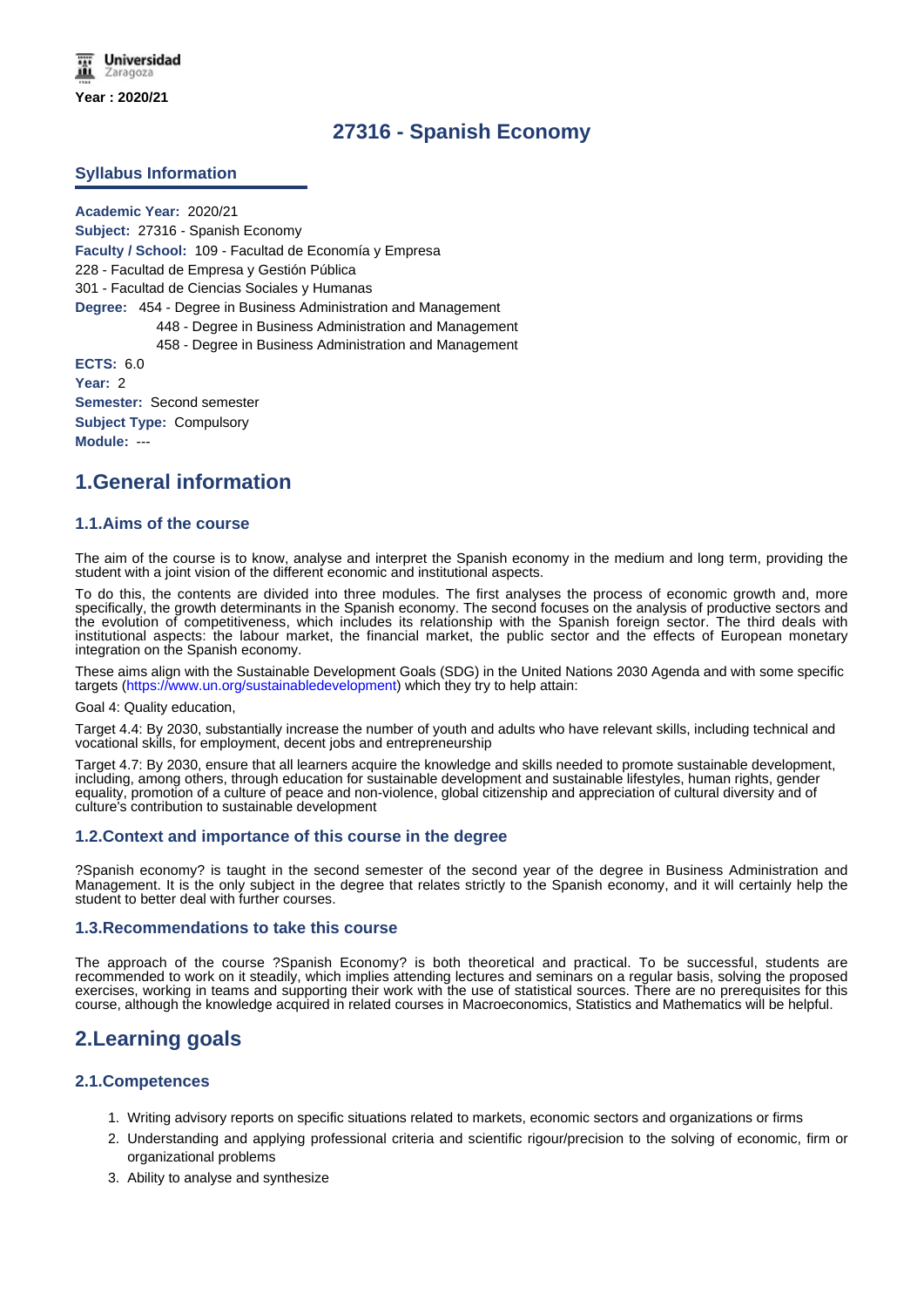- 4. Searching for and assessing information from a variety of sources
- 5. Being autonomous in his/her learning and training
- 6. Applying knowledge to practice

## **2.2.Learning goals**

The student, in order to pass the course, will have to show her/his competence in the following skills:

- 1. Understands the concepts and theories that explain and analyse the main factors of growth for the Spanish economy
- 2. Understands the concepts and theories that explain and analyse the main productive sectors in the Spanish economy
- 3. Correctly uses economic and statistical indicators
- 4. Handles and properly interprets the reports from the main national and international economic institutions
- 5. Delimits the gross domestic product components with precision
- 6. Integrates the knowledge acquired so that it allows the elaboration of satisfactory advice to firms and institutions on the analysis of the Spanish economic situation
- 7. Applies the course contents to the resolution of cases or practical exercises from economic reality
- 8. Takes decisions following the conclusions derived from the analysis in the course
- 9. Adapts the acquired knowledge to new situations, new scenarios or, in general, to the economic situation of Spain at different moments in time

## **2.3.Importance of learning goals**

The skills acquired through ?Spanish Economy? are critical for the full development of the professional activity of a graduate in Business Administration and Management because the evolution of the national economy is key to any business activity. It is crucial for the student to learn to adapt her/his knowledge to new situations, given the changing nature of the economic environment.

# **3.Assessment (1st and 2nd call)**

## **3.1.Assessment tasks (description of tasks, marking system and assessment criteria)**

The student will prove that he/she has achieved the expected learning results by means of the following assessment tasks: The assessment system for the course is global and has the following features:

At the **Facultad de Economía y Empresa** (**Zaragoza)**, the student may choose one of the following options in both sittings:

**Option A:** The student is offered the possibility of taking an examination on the content of the practical seminars completed during the course in the month of May (3 points), and a final one on the rest of the course contents at the end of the semester (7 points).

The mark for students choosing this option will be calculated as follows:

The practical examination may include open and multiple choice questions about the practical contents of the course (maximum 3 points). In the case of open-ended questions, three aspects will be assessed: the structure and clarity of the content, the completeness of the content and the absence of formal errors.

The final examination may include open and multiple choice questions (maximum 7 points) mainly about the theoretical content of the course. In the case of open-ended questions, three aspects will be assessed: the structure and clarity of the content, the completeness of the content and the absence of formal errors.

To be able to add together the marks of the two examinations, the student must pass both of them (1.5 points in the practical exam and 3.5 in the final one). When this requirement is not met, the final mark will be that of the final examination.

In order to exclude the contents of the practical examination from the final one and to be able to add together the marks of both of them, the student must obtain a minimum mark (1.5 points out of 3) that will enable him/her to sit the final test. If this minimum mark is not reached, the student can take the global examination described in Option B.

The final examination (7 points) will be held on the dates indicated for each sitting in the academic calendar of the Faculty.

**Option B**: The student is entitled to take a global examination (10 points), consisting of a written test on the theoretical and practical issues of the course, to be held on the dates indicated in the academic calendar approved by the faculty

Examination questions may combine open and multiple choice questions (10 points maximum). In the case of open-ended questions, three aspects will be assessed: the structure and clarity of the content, the completeness of the content and the absence of formal errors.

The student can use both options. If she/he chooses option A and also takes the global examination in option B, her/his final mark will be the higher of the two grades.

At the **Facultad de Ciencias Sociales y Humanas (Teruel) and the Facultad de Empresa y Gestión Pública (Huesca),** the student may choose one of the following options:

**Option A:** The student is offered the possibility of taking a written examination on the theoretical and practical contents of lessons 1 to 4 (5 points), and a final examination on the rest of the course contents on the date indicated in the academic calendar of the faculty (5 points).

The mark for students choosing this option will be calculated as follows: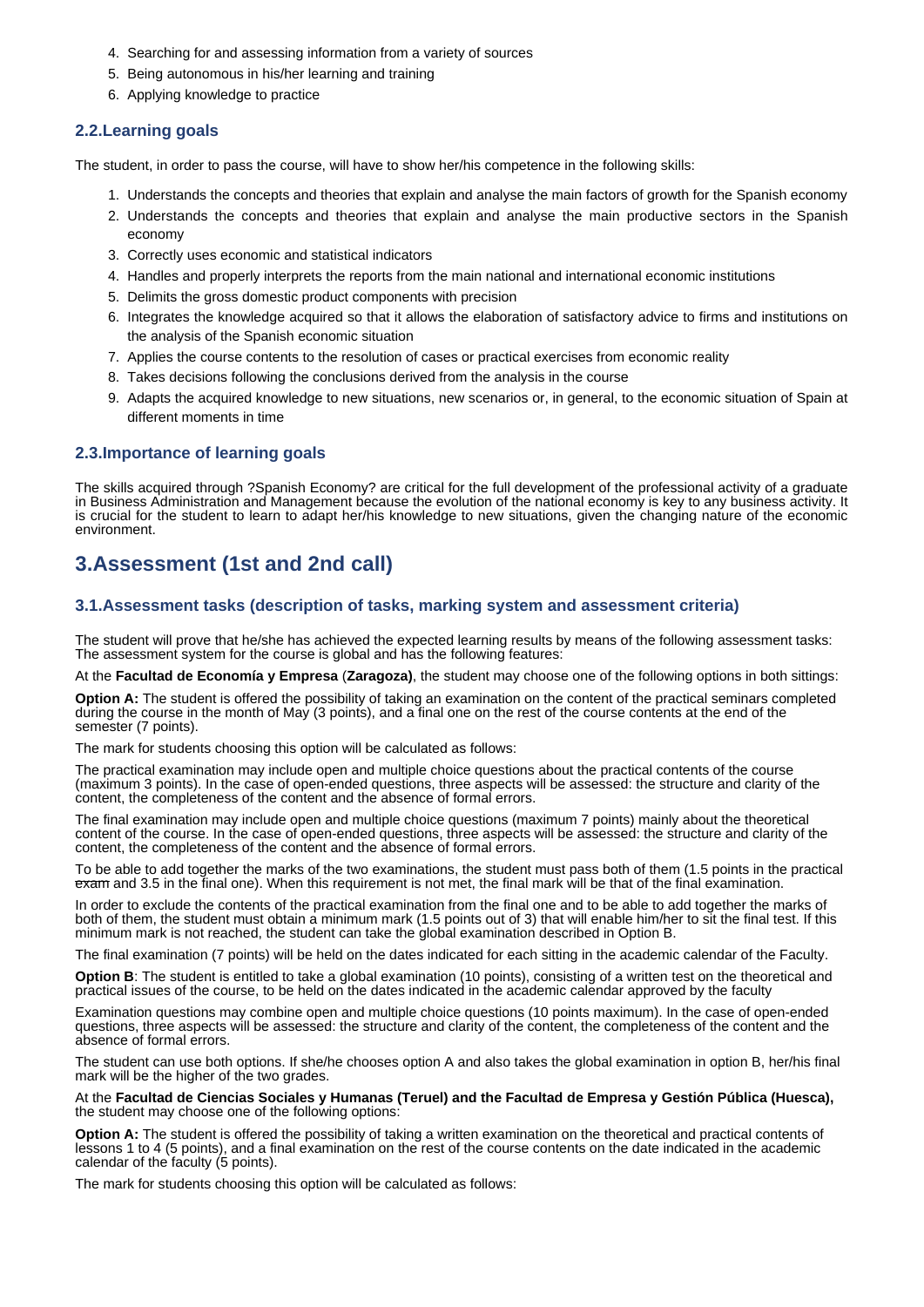? Both examinations may combine open and multiple choice questions about both practical (40%) and theoretical (60%) contents of the course, In the case of open-ended questions, three aspects will be assessed: the structure and clarity of the content, the completeness of the content and the absence of formal errors.

? To be able to add together the marks of the two examinations, the student must obtain at least a mark of 4 points out of 10 in each of them. An average of 5 points is needed to pass the course in this option.

? When the mark for the practical contents part in this option A reaches at least 2 points out of 4, this mark will be saved for the September sitting, and the student will have the possibility to take only the theoretical part of the examination.

? Regardless of the result in the midterm examination, the student has always the possibility of taking the global examination on all the contents of the course to be held on the dates indicated in the academic calendar approved in the centre.

**Option B**: The global assessment (10 points) consists of a written examination on the theoretical and practical issues of the course, to be held on the dates indicated in the academic calendar approved by the centre in which the degree is offered.

Examination questions may combine open and multiple choice questions (10 points maximum). In the case of open-ended questions, three aspects will be assessed: the structure and clarity of the content, the completeness of the content and the absence of formal errors

Course assessment will be onsite. In the case of a new pandemic wave assessment will become partly online or fully online. It should be noted that in any online assessment task the student performance may be recorded, following the regulations described in

https://protecciondatos.unizar.es/sites/protecciondatos.unizar.es/files/users/lopd/gdocencia\_reducida.pdf

A plagiarism detection software will be used to check the originality of the student's assessment tasks. Identification of plagiarism will invalidate the entire task performance (i.e. the task which will be graded with 0 points).

# **4.Methodology, learning tasks, syllabus and resources**

## **4.1.Methodological overview**

The methodology followed in this course is oriented towards the achievement of the learning objectives. A wide range of teaching and learning tasks are implemented, such as lectures, practice sessions and tutorials.

## **4.2.Learning tasks**

This course is organized as follows:

- **Lectures** (1.2 ECTS). One weekly session of two hours. The lecture is expected to be participatory and to encourage debate as well as to clarify issues and questions based on the student handbook, the supporting literature for the course and materials provided in the Digital Platform (ADD). In addition to the scheduled classes, the student must make an effort to be familiar with the basic content of the course, using the textbook 'The Spanish Economy'.
- **Practice sessions** (1.2 ECTS). One weekly session of two hours. Problem solving and presentation of case studies, preparation and presentation of papers, discussion topics, and readings.
- **Tutorials** (0.6 ECTS: 15 hours). and assessment that allow a more direct and personal support to students in order to monitor tasks, prepare and produce reports, answer questions and guide them in the study and resolution of exercise activities. These tutorials may be individual or in a group.
- **Autonomous work and study** (3 ECTS).

All lectures and seminars will be imparted on site. In the case of a new health emergency caused by the current pandemic all teaching will be moved online.

### **4.3.Syllabus**

This course will address the following topics:

**Section I. The Spanish economy at the start of the 21st century**

- **Topic 1**. The present-day Spanish economic situation
	- **•** Seminar. Economic indicators and statistical sources
- **Topic 2**. The process of economic growth
	- Seminar. Determinants of economic growth

#### **Section II. Productive structure and competitiveness**

- **Topic 3**. The productive structure
	- **•** Seminar. Productive sectors in perspective
- **Topic 4**. Foreign trade
	- **•** Seminar. Internationalization

#### **Section III. Institutional aspects**

**Topic 5**. Labour market